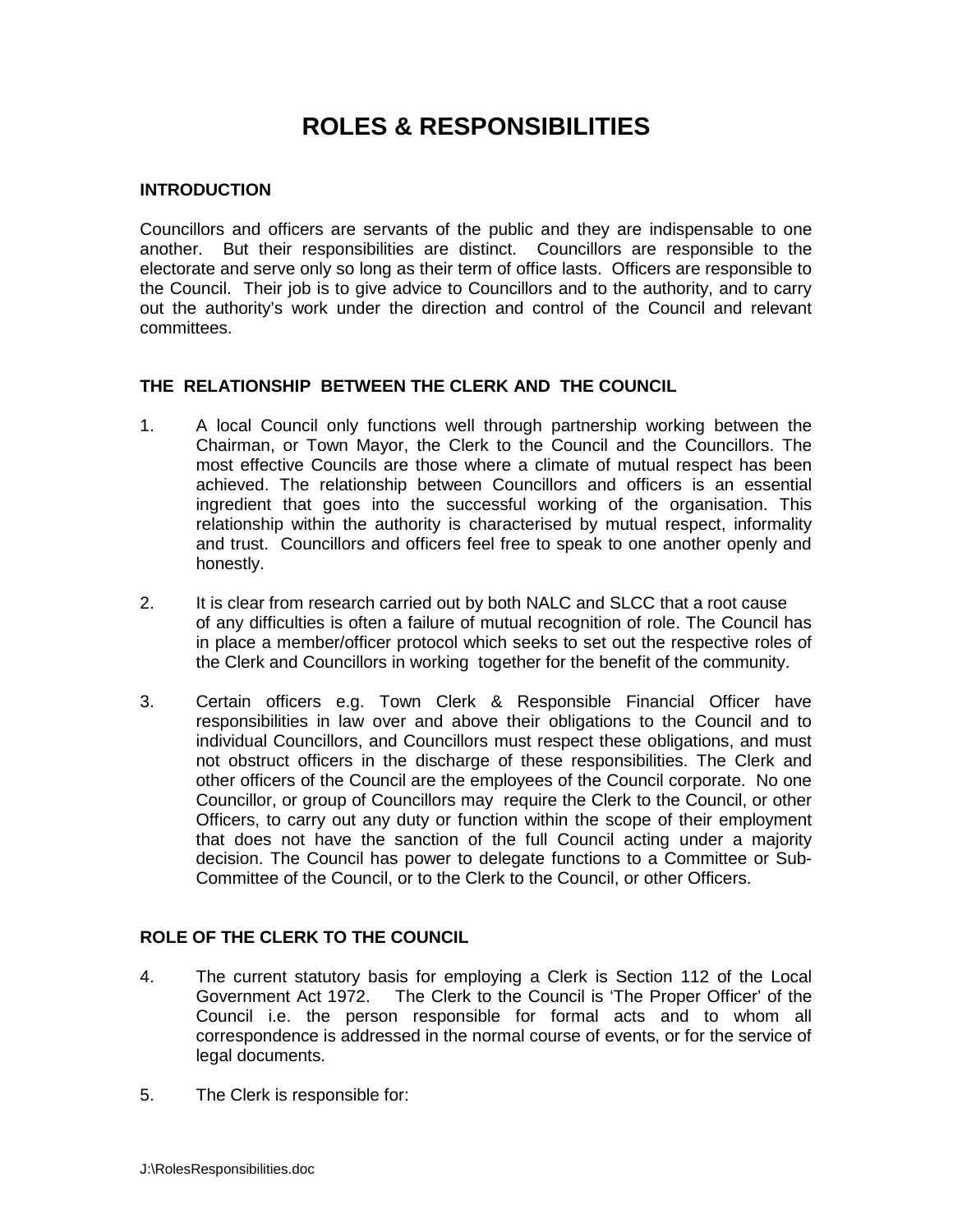- the administration of the affairs of the Council
- advising the Council on policy matters
- guiding the Chairman/Town Mayor on procedural issues
- ensuring that Council decisions after due deliberation are conducted according to the relevant rules, regulations and procedures.
- 6. It is the duty of the Clerk as the Proper Officer to assist Members of the Council on matters of fact and law. Councillors (even where it is contrary to their personal wishes or expectations) should take fully into account the advice and guidance given by the Clerk to the Council on the existence and applicability of the relevant facts or the law. Councillors should then seek means to make their policy decisions taking into account such guidance.
- 7. The Clerk to the Council or designated deputy may take any of the actions necessary to continue the running of the Council, where no decision between alternative courses of action is needed – without waiting for a decision of a Council Meeting. Normally such a decision would be made in consultation with the Chairman and reported to the next Council meeting. If a Member resigns his/her seat, the Clerk acts as soon as the written notice reaches the Chairman/Town Mayor. This is an automatic administrative function within the responsibilities of the Clerk to the Council as the Proper Officer. Other situations may be covered by the Council having given delegated powers to the Clerk to the Council.
- 8. The Clerk to the Council is in the position of a non-partisan and independent Officer at the same time as being an employee. He or she must carry out the work and lawful instructions of the Council irrespective of any personal opinion or preference.

## **COUNCILLORS AS INDIVIDUALS**

- 9. It is the role of Councillors as individuals to represent their communities and bring their views into the Council's decision-making process. Whilst they can deal with individual casework and act as an advocate for constituents in resolving particular concerns or grievances, they will also need to balance different interests and represent their Ward as a whole. They will also need to be available to represent their Council on other bodies.
- 10. Individuals cannot act as a councillor until they have signed a formal declaration of acceptance of office. This must be done in the prescribed form at or before the first meeting attended; unless the Council agrees that it can be done at a subsequent meeting. Councillors must also sign an agreement to abide by the code of conduct adopted by their council in which they agree to act openly and honourably in the public interest. They must never use their position to secure advantage for themselves, family or friends, and must not do anything that brings the council into disrepute. Members are under a duty to report any perceived breach of the Code.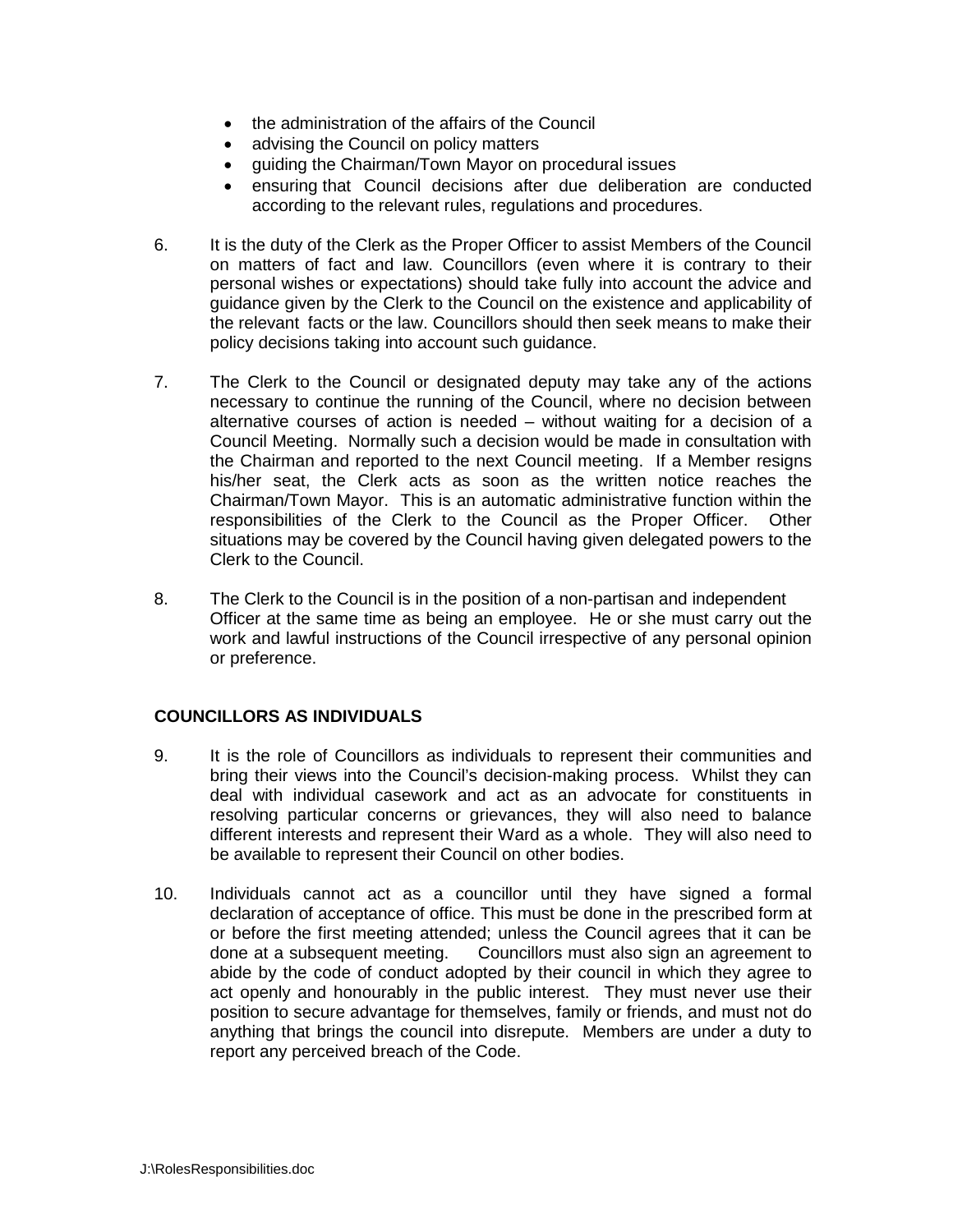- 11. Councillors also have a duty to register specific financial interests within 28 days of election and must declare a personal interest as soon as they are aware that they might benefit, more than most other people in the parish, from the outcome of a discussion on the agenda. Where judgement of the public interest could be prejudiced, then this personal interest becomes a prejudicial interest and they must leave the meeting room for that agenda item; this must also be minuted.
- 12 Individuals have a duty to act properly as a councillor. In particular they have a responsibility to:
	- attend meetings when summoned to do so; the notice to attend a council meeting is, in law, a summons, because councillors have a duty to attend;
	- prepare for meetings by studying the agenda and making sure they are properly informed about issues to be discussed;
	- take part in meetings and form sound judgements based on what is best for the community – and then to abide by majority decisions;
	- ensure, with other councillors, that the council is properly managed;
	- represent the whole electorate, and not just those who voted for them; listen, and then represent the views of the community when discussing council business and working with outside bodies;
	- maintain proper standards of behaviour as an elected representative

#### **THE CHAIRMAN**

- 13 The first business of a parish council at the annual council meeting is to elect a Chairman. A council is not properly constituted until it has appointed a chairman and any business carried out before the election of a chairman is void. The his successor becomes entitled to act as Chairman, even though he has himself not been elected to the new council. However, anyone elected to the office of Chairman cannot act in that office until the prescribed declaration of acceptance of office has been made.
- 14 The Chairman of a council, if present at meetings, must preside. He generally has both an original and a casting vote unless he has not been elected as a councillor in the new council, when he does not have an original vote. Where there is an equality of votes in the election of a new chairman the presiding chairman has, and must use, a casting vote to break an equality of votes, whether he has an original vote or not.
- 15 In law, the Chairman has few special powers (a casting vote and the right to convene, attend and chair the parish meeting; sign minutes and receive an allowance. He cannot be given delegated authority to act on behalf of the council, and the Chairman has no right in law to give any directions other than those approved by the full Council. In particular, for example, the Chairman of Council has no powers to suspend or dismiss the Officers of the Council. The powers and duties of the chairman are generally derived from standing orders and common law. At common law it is the duty of the chairman "to preserve order, and to take care that the proceedings are conducted in a proper manner